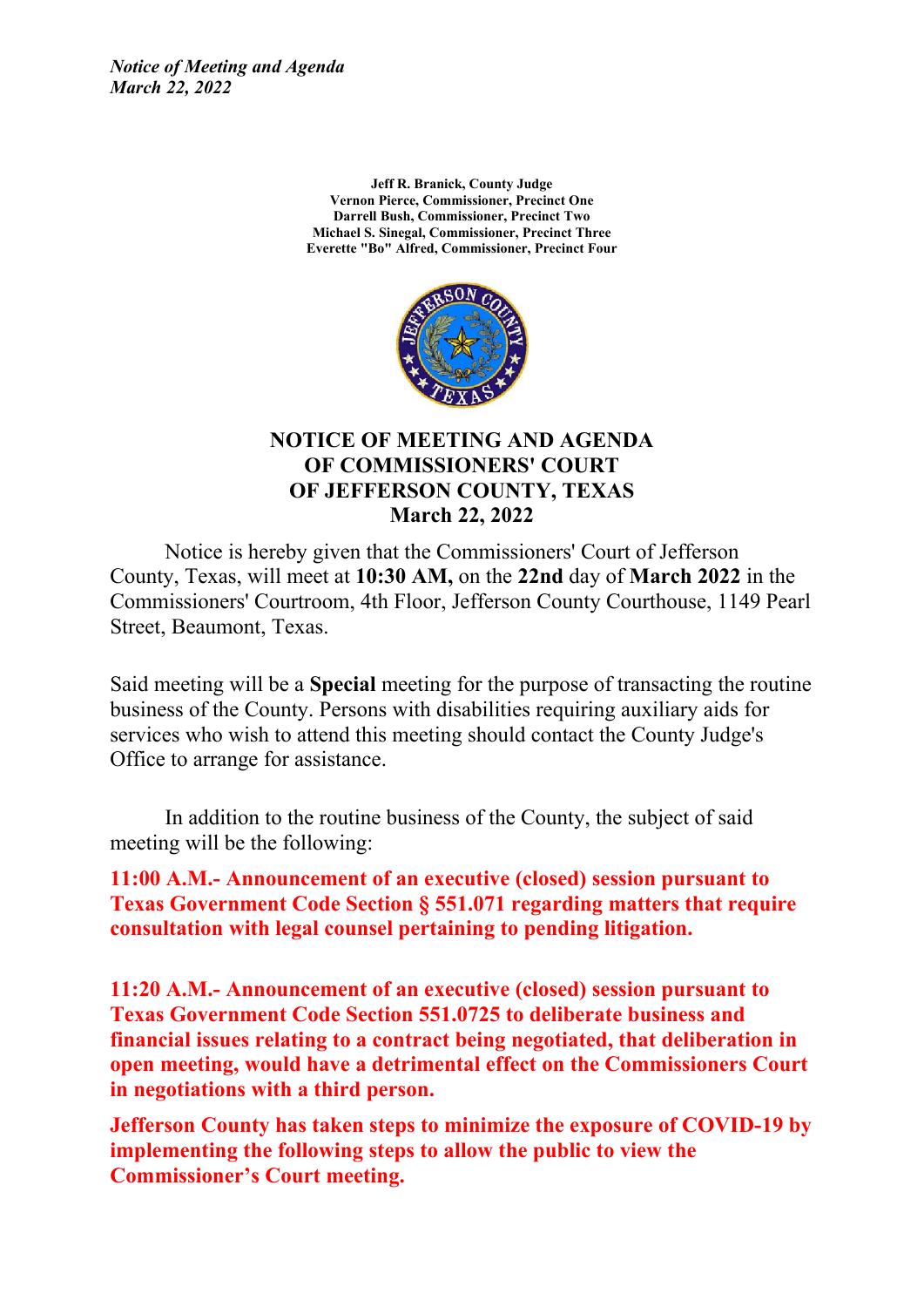*Notice of Meeting and Agenda March 22, 2022*

**The following options are available:**

**View live with audio from the County Webpage: https://co.jefferson.tx.us/comm\_crt/commlink.htm**

**Listen to audio by calling 346-248-7799 Meeting ID: 917 160 6532# Participant ID: #**

**The court will also have a question and answer session at the end of the meeting. If you would like to ask any questions of the Court, please be on the phone call. The Court will give a question and answer session at the end of the meeting as time allows. You will be called upon by your last 4 digits of your phone number. If you do not have any questions, you can pass.**

**Please be mindful that the audio portion of this meeting will be of better quality from the website.**

**INVOCATION: Everette "Bo" Alfred, Commissioner, Precinct Four**

**PLEDGE OF ALLEGIANCE: Vernon Pierce, Commissioner, Precinct One**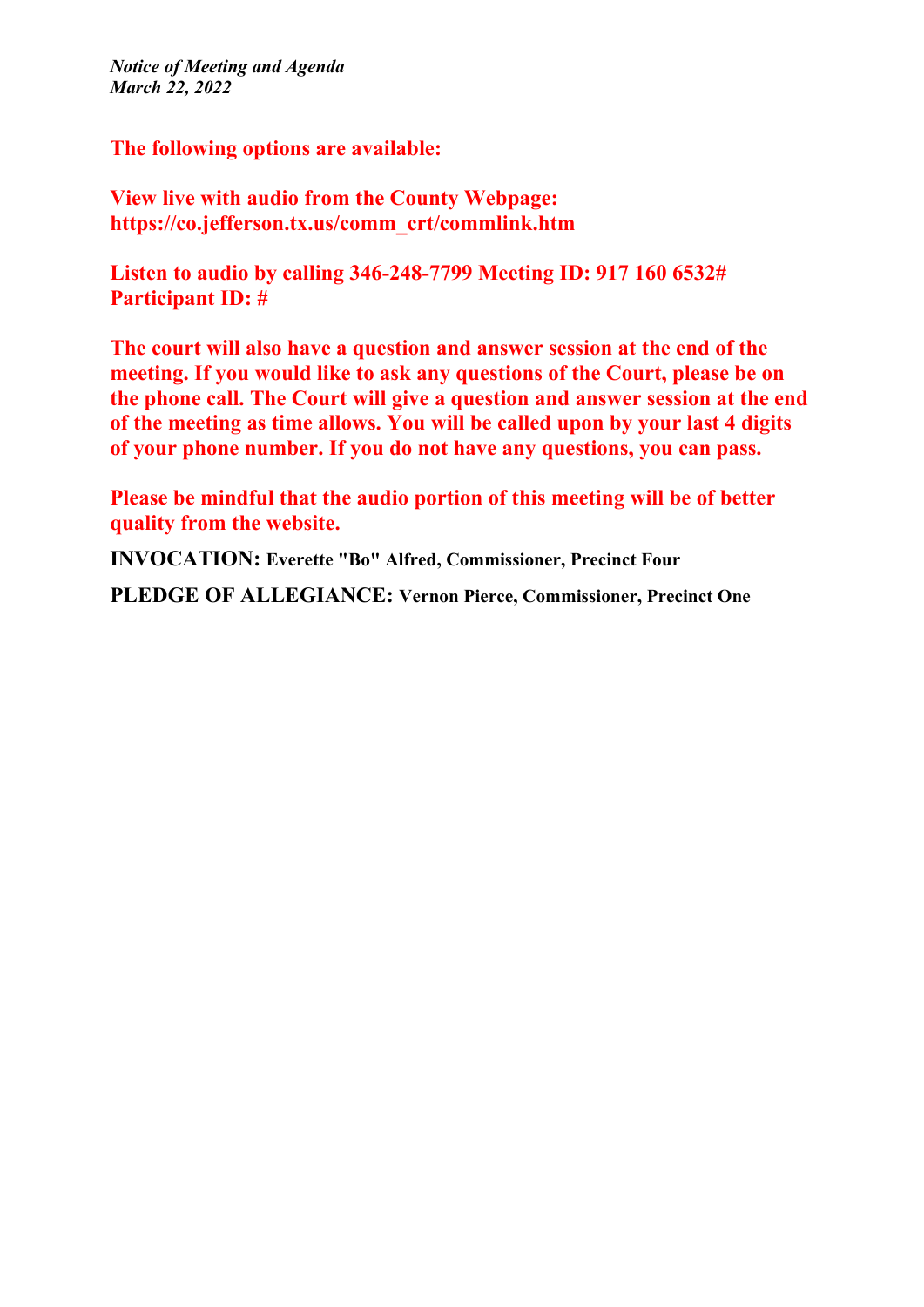## **PURCHASING:**

(a) Consider and approve, execute, receive and file a contract amendment for (IFB 09-161/KJS), Term Contract for Cafeteria Services for Jefferson County Courthouse, and (IFB 14-013/JW), Term Contract for Temporary Canteen (Meal Catering) Disaster/Emergency for Jefferson County. This amendment will assign the continuation of services under each of these term contracts to David Prejean and Loronza Patterson, dba Munchies Courthouse Café, as this business has entered into an asset purchase agreement with Colin's Kitchen LLC.

Consent to Assignment and [Assumption](http://co.jefferson.tx.us/agenda/agendas_pl/20220322_684/Attachments/Consent%20to%20Assignment%20and%20Assumption%20of%20Colin%27s%20Kitchen.pdf) of Colin's Kitchen.pdf

- (b) Consider and possibly approve the replacement of the Ford Park South Cooling Tower with Industrial and Commercial Mechanical (ICM) in the amount of \$205,000.00 in accordance with Region V ESC HVAC Capital Equipment, Supplies and/or Services #20140501. ICM Jefferson County Ford Park South Cooling [Tower.pdf](http://co.jefferson.tx.us/agenda/agendas_pl/20220322_684/Attachments/ICM%20Jefferson%20County%20Ford%20Park%20South%20Cooling%20Tower.pdf)
- (c) Consider and approve execute, receive and file a contract for CS1000 Phone System Upgrade to Enterprise Systems Corporation in the amount of \$ 518,024.19. This is in accordance with TIPS Interlocal Purchasing System Networking Equipment, Software, and Services Contract 21050301.

Enterprise Jefferson County [Subscription](http://co.jefferson.tx.us/agenda/agendas_pl/20220322_684/Attachments/Enterprise%20Jefferson%20County%20Subscription%20TIPS.pdf) TIPS.pdf [Enterprise](http://co.jefferson.tx.us/agenda/agendas_pl/20220322_684/Attachments/Enterprise%20Phone%20Upgrade%20Project%20Contract%20r1.pdf) Phone Upgrade Project Contract r1.pdf

# **COUNTY AUDITOR:**

(a) Consider and approve budget transfer - Constable Pct. 1 - additional cost for uniforms

| 120-3065-425-3017 | <b>CLOTHING</b> |            | \$1.00     |
|-------------------|-----------------|------------|------------|
| 120-3065-425-1005 | EXTRA HELP      | \$1.00     |            |
| 120-3065-425-1005 | EXTRA HELP      |            | \$2,000.00 |
| 120-3065-425-3017 | <b>CLOTHING</b> | \$2,000.00 |            |

[ccConstable](http://co.jefferson.tx.us/agenda/agendas_pl/20220322_684/Attachments/ccConstable%20Pct.1%20-032222.pdf) Pct.1 -032222.pdf

(b) Regular County Bills – check #493269 through check #493503. [0493269\\_0493503.pdf](http://co.jefferson.tx.us/agenda/agendas_pl/20220322_684/Attachments/0493269_0493503.pdf)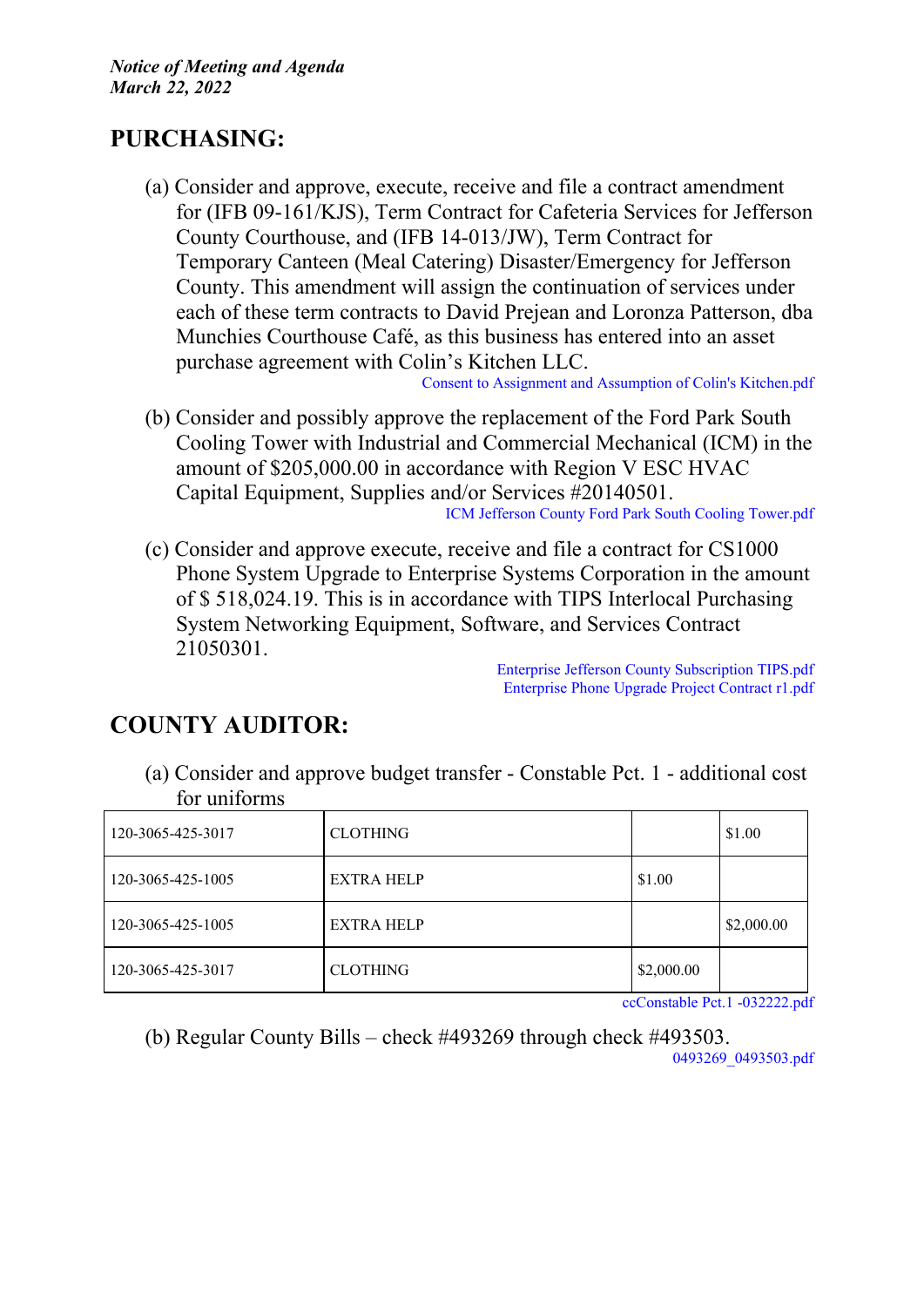## **CONSTABLE PRECINCT 1:**

(a) Consider and possibly approve Everett Cormier, Sr. as a full-time Deputy Constable for the office of Jevonne Pollard Constable, Precinct One.

Approve Everett Cormier for Full Time Deputy with Constable Precinct One [Office.pdf](http://co.jefferson.tx.us/agenda/agendas_pl/20220322_684/Attachments/Approve%20Everett%20Cormier%20for%20Full%20Time%20Deputy%20with%20Constable%20Precinct%20%20One%20Office.pdf)

## **COUNTY CLERK:**

(a) Consider and possibly approve, execute, receive and file an Amended Order calling for a Constitutional Amendment Special and Joint Election to be held on May 7, 2022. The Order is being amended to remove a polling location in Precinct 2 and to remove Municipal Airport in Beaumont.

Amended order of [election.pdf](http://co.jefferson.tx.us/agenda/agendas_pl/20220322_684/Attachments/Amended%20order%20of%20election.pdf)

### **COUNTY COMMISSIONERS:**

(a) Consider, possibly approve and authorize the County Judge to execute TxCDBG Acquisition Report for Contract No. 7218240 for properties acquired to complete sewer pump installations and maintenance easements.

#### TXCDBG [ACQUISITION](http://co.jefferson.tx.us/agenda/agendas_pl/20220322_684/Attachments/TXCDBG%20ACQUISITION%20REPORT%20FOR%20CONTRACT%20NO%207218240.pdf) REPORT FOR CONTRACT NO 7218240.pdf

- (b) Consider, possibly approve and authorize the County Judge to execute TxCDBG Contract Project Completion Report for Contract No. 7218240 for properties acquired to complete sewer pump installations and maintenance easements for first time sewer service. TXCDBG CONTRACT PROJECT [COMPLETION](http://co.jefferson.tx.us/agenda/agendas_pl/20220322_684/Attachments/TXCDBG%20CONTRACT%20PROJECT%20COMPLETION%20REPORT%20FOR%20CONTRACT%20NO%207218240.pdf) REPORT FOR CONTRACT NO 7218240.pdf
- (c) Consider, possibly approve and authorize the County Judge to execute TxCDBG Contract Amendment/ Modification Request for Contract No. 7218240 for properties acquired to complete sewer pump installations and maintenance easements.

TXCDBG CONTRACT AMENDMENT [MODIFICATION](http://co.jefferson.tx.us/agenda/agendas_pl/20220322_684/Attachments/TXCDBG%20CONTRACT%20AMENDMENT%20MODIFICATION%20REQUEST%20FOR%20CONTRACT%20NO%207218240.pdf) REQUEST FOR CONTRACT NO 7218240.pdf

- (d) Consider and possibly approve a Resolution for the Orange County Advanced Power Station. [RESOLUTION](http://co.jefferson.tx.us/agenda/agendas_pl/20220322_684/Attachments/RESOLUTION%20FOR%20ORANGE%20COUNTY%20ADVANCED%20POWER%20STATION.pdf) FOR ORANGE COUNTY ADVANCED POWER STATION.pdf
- (e) Consider and possibly approve the County Judge to execute, receive and file Demolition Waiver for the City of Port Arthur for an unsafe structure located a710 W. 14th Street, Port Arthur, Texas.

[DEMOLITION](http://co.jefferson.tx.us/agenda/agendas_pl/20220322_684/Attachments/DEMOLITION%20WAIVER%20FOR%20THE%20CITY%20OF%20PORT%20ARTHUR%20FOR%20UNSAFE%20LOCATION%20AT%20710%20W%2014TH%20.pdf) WAIVER FOR THE CITY OF PORT ARTHUR FOR UNSAFE LOCATION AT 710 W 14TH [.pdf](http://co.jefferson.tx.us/agenda/agendas_pl/20220322_684/Attachments/DEMOLITION%20WAIVER%20FOR%20THE%20CITY%20OF%20PORT%20ARTHUR%20FOR%20UNSAFE%20LOCATION%20AT%20710%20W%2014TH%20.pdf)